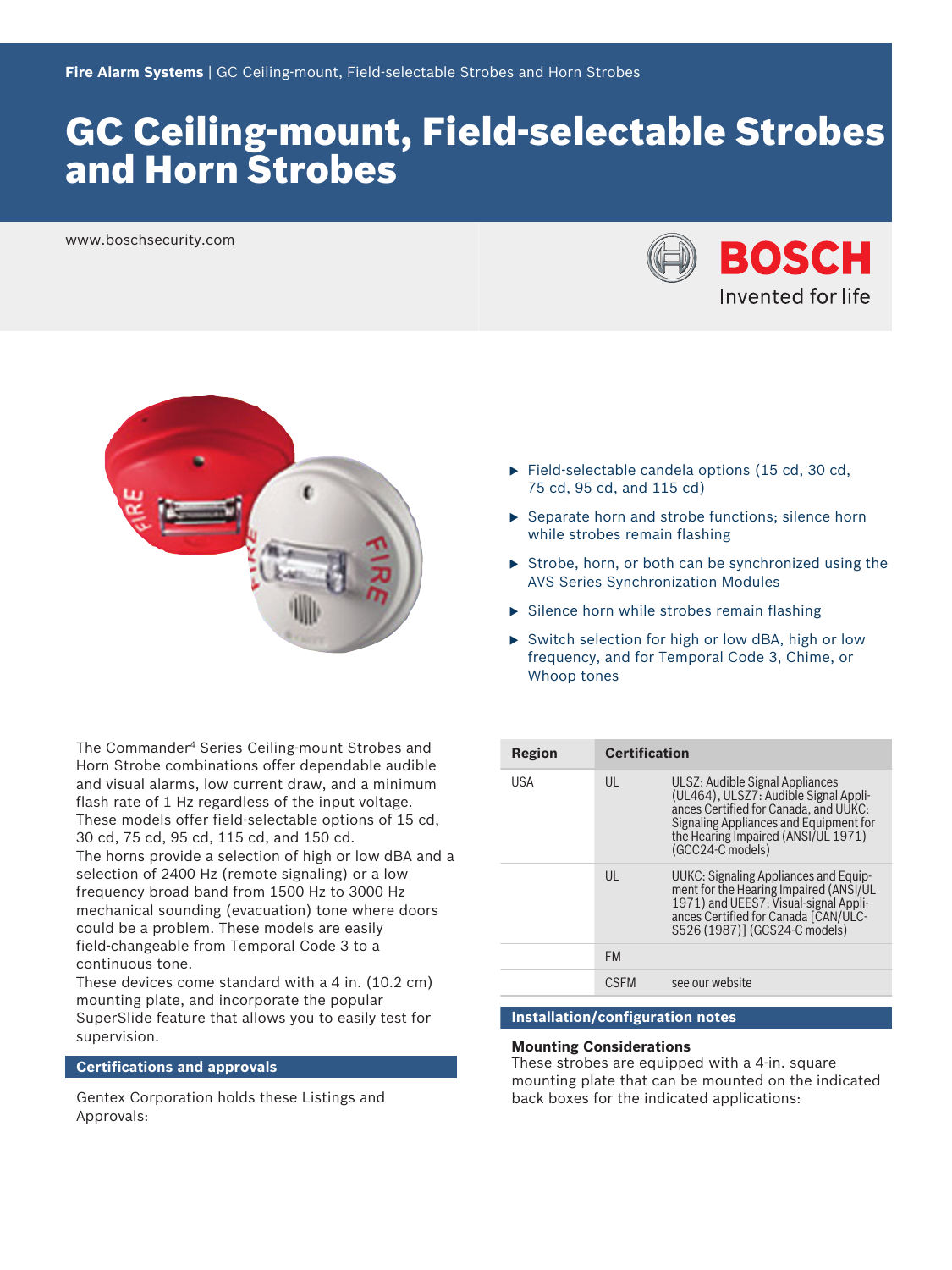|              | Conduit<br>Applications | Surface<br>Mounted | Flush<br>Mounted |
|--------------|-------------------------|--------------------|------------------|
| 4-in. square |                         | ٠                  | ٠                |
| GSB          | ٠                       | ٠                  |                  |

#### **Synchronization**

Although the AVS44 modules can be used with these devices, the AVSM modules are recommended in loops where no HS24 or ST24 devices are used.

#### **Wiring**



**Notice** Do not use these strobe units in coded or pulsed

The input terminals accept wires with diameters between 18 AWG and 12 AWG (ISO 0.75 mm<sup>2</sup> and 4 mm<sup>2</sup> ).

#### **Parts included**

| Quant. | Component                          |
|--------|------------------------------------|
| 1      | Horn Strobe                        |
| 1      | Mounting plate with terminal block |
| 1      | Jumper card                        |
| 2      | Hardware packs                     |

signaling circuits.

1 Literature pack

#### **Technical specifications**

#### **Electrical**

| Current (operating<br>strobe): | 15 cd = $72$ mA: $30$ cd = $88$ mA:<br>75 cd = 176 mA: 95 cd = 200 mA:<br>115 cd = $214$ mA, 150 cd = $286$ mA |
|--------------------------------|----------------------------------------------------------------------------------------------------------------|
| Regulated Voltage (input):     | 24 VDC or FWR                                                                                                  |

#### **Environmental**

| Temperature (Operating): | +32°F to +120°F (0°C to +49°C) |
|--------------------------|--------------------------------|
|                          |                                |

#### **Mechanical**

| Candela Selections:        | 15 cd, 30 cd, 75 cd, 95 cd, 115 cd, or<br>150 <sub>cd</sub> |
|----------------------------|-------------------------------------------------------------|
| Dimensions (diameter x D): | 6.0 in. x 2.6 in. $(15.2 \text{ cm} \times 6.6 \text{ cm})$ |

### **Horn Ratings**

#### Temporal Code 3, 2400 MHz Mode

| Audible Device Current                                | 22 mA RMS                                 |
|-------------------------------------------------------|-------------------------------------------|
| (maximum):                                            | 45 mA FWR                                 |
| Sound Output (maximum<br>range)<br>at 10 ft $(3 m)$ : | High output: 83 dBA<br>Low output: 75 dBA |

#### Temporal Code 3 Mechanical Mode

| Audible Device Current                                | 23 mA RMS                                  |
|-------------------------------------------------------|--------------------------------------------|
| (maximum):                                            | 43 mA FWR                                  |
| Sound Output (maximum<br>range)<br>at 10 ft $(3 m)$ : | High output: 81 dBA<br>Low output: 73 dBA* |

\*Operating the horn in this mode at this voltage does not meet the minimum UL reverberant sound level required for public mode fire protection service. These settings are acceptable only for private mode fire alarm use. Chime mode is only acceptable for private use.

#### Continuous 2400 MHz Mode

| Audible Device Current                                                | 22mA RMS                                  |
|-----------------------------------------------------------------------|-------------------------------------------|
| (maximum):                                                            | 45 mA FWR                                 |
| Sound Output (maximum<br>range)<br>at $10 \text{ ft} (3 \text{ m})$ : | High output: 86 dBA<br>Low output: 78 dBA |

# Continuous Mechanical Mode

| Audible Device Current                                                | 23 mA RMS                                 |
|-----------------------------------------------------------------------|-------------------------------------------|
| (maximum):                                                            | 43 mA FWR                                 |
| Sound Output (maximum<br>range)<br>at $10 \text{ ft} (3 \text{ m})$ : | High output: 84 dBA<br>Low output: 76 dBA |



#### **Notice**

The sound output for the temporal (Code 3) mode is rated lower because the time that the horn is off is averaged into the sound output rating. While the horn is producing a tone in Temporal mode, its sound pressure is the same as the Continuous mode.

### **Trademarks**

All hardware and software product names used in this document are likely to be registered trademarks and must be treated accordingly.

#### **Ordering information**

#### **GCC24‑CR Red Horn Strobe Unit**

Red ceiling-mount horn strobe with field‑selectable strobe intensities of 15, 30, 75, 95, 115, and 150 cd, 2400 Hz (remote signaling) or low frequency broad band from 1500 to 3000 Hz mechanical sounding (evacuation) tone, continuous or temporal (Code 3) horn tone, and high or low sound volumes. Order number **GCC24-CR**

#### **GCC24‑CW White Horn Strobe Unit**

White ceiling-mount horn strobe with field-selectable strobe intensities of 15, 30, 75, 95, 115, and 150 cd, 2400 Hz (remote signaling) or low frequency broad band from 1500 to 3000 Hz mechanical sounding (evacuation) tone, continuous or temporal (Code 3) horn tone, and high or low sound volumes. Order number **GCC24-CW**